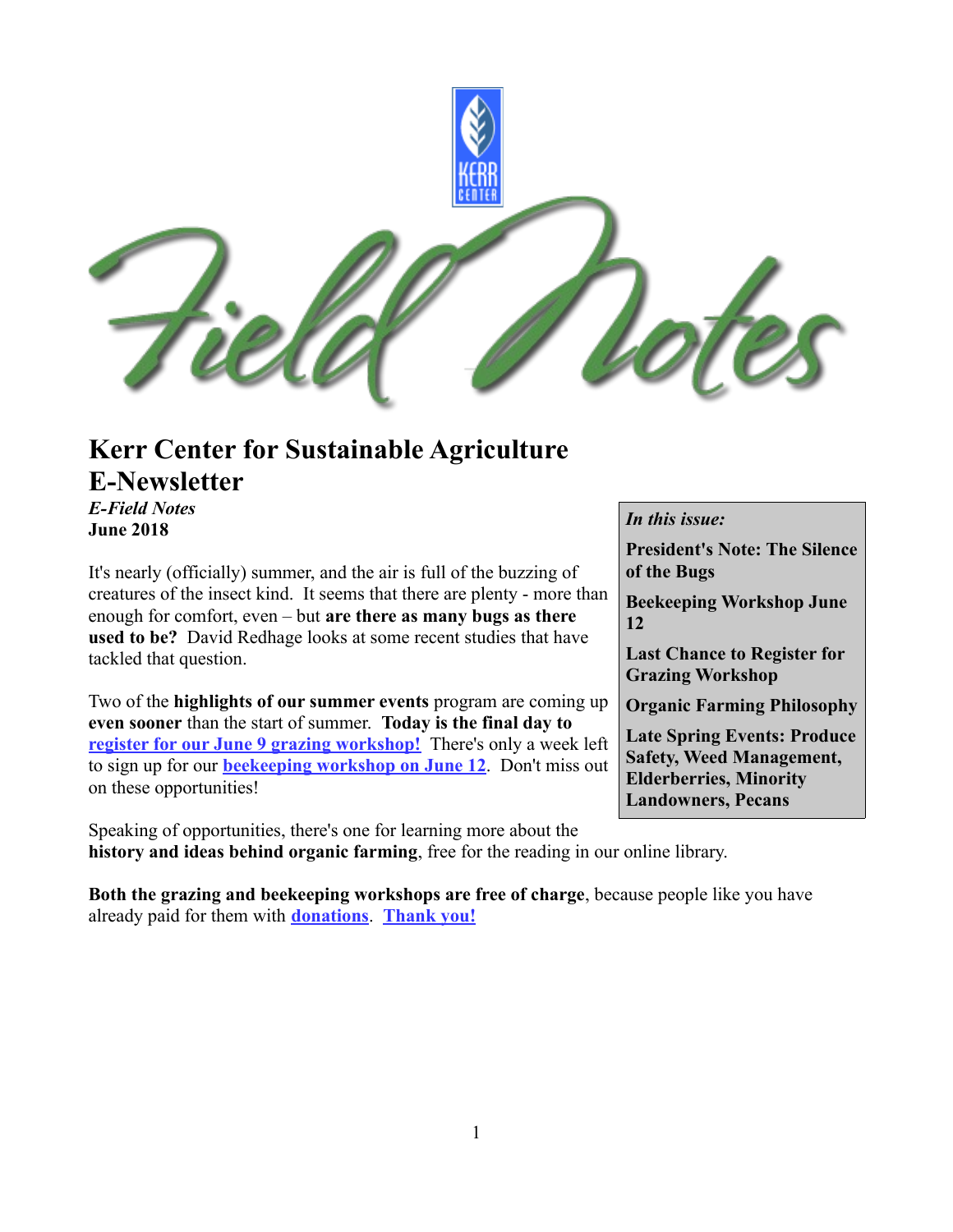## **President's Note: The Silence of the Bugs**

During my daily checking of the online news, I came across an opinion piece in the *New York Times* entitled "**[The Silence of the Bugs](https://www.nytimes.com/2018/05/26/opinion/sunday/insects-bugs-naturalists-scientists.html)**". I have included links to the article, and to the other articles cited by the author. (By the way, the *New York Times* only allows you to look up articles for free a few times before you need to subscribe, so I used up one of my free reads.)

The article was written by Dr. Curt Stager, a professor of natural sciences at Paul Smith's College in New York. The article cites several studies pointing to a dramatic



decline in flying insect biomass. I know "insect biomass" sounds kind of weird, but it does point out how we can determine changes in ecosystems.

The **[main study](http://journals.plos.org/plosone/article?id=10.1371/journal.pone.0185809)** cited, from Germany, indicated a 75% decline in flying insect biomass over 27 years. The study was conducted by the volunteer-run Entomological Society Krefeld with the help of amateur naturalists.

The purpose of Dr. Stager's opinion piece was not only to highlight the issue of declining insect levels, but also to point out the importance of amateur naturalists and citizen scientists, with the help of career scientists, in tracking such ecosystem-wide changes. He stated, "Most scientists today live in cities and have little direct experience with wild plants and animals, and most biology textbooks now focus more on molecules, cells and internal anatomy than on the diversity and habits of species."

The article also cites several other papers and studies which point to a worldwide decline in flying insect biomass. One points to a **[decline in hawk moths](http://journals.plos.org/plosone/article?id=10.1371/journal.pone.0185683)** in the northeastern United States. Another looks at a study conducted in Britain documenting a **[decline in windshield impacts from insects](https://www.telegraph.co.uk/science/2017/08/26/windscreen-phenomenon-car-no-longer-covered-dead-insects/)**. One study in Canada extrapolated the **[number of flying insects killed by traffic alone](https://link.springer.com/article/10.1007/s10841-015-9808-z)**.

Many of you are already aware of the plight of the monarch butterfly and its dramatic population drop. Some individuals have pointed out the lack of fireflies seen at night compared with what they saw as a child. I have noticed this myself.

What is happening? The German study attempted to take into account numerous factors, including weather, land use, and habitat data. None seemed to account for the overall drop. Agricultural intensification was mentioned as a possible cause, but the study was unable to verify such a conclusion.

Studying ecosystem changes dovetails nicely with sustainable agriculture. Sustainable agriculture looks at agriculture holistically, as opposed to reductionist science. It makes studying the effects harder, but it does factor in as many possible influences as is feasible.

*[Continue reading....](http://kerrcenter.com/presidents-note-silence-bugs/)*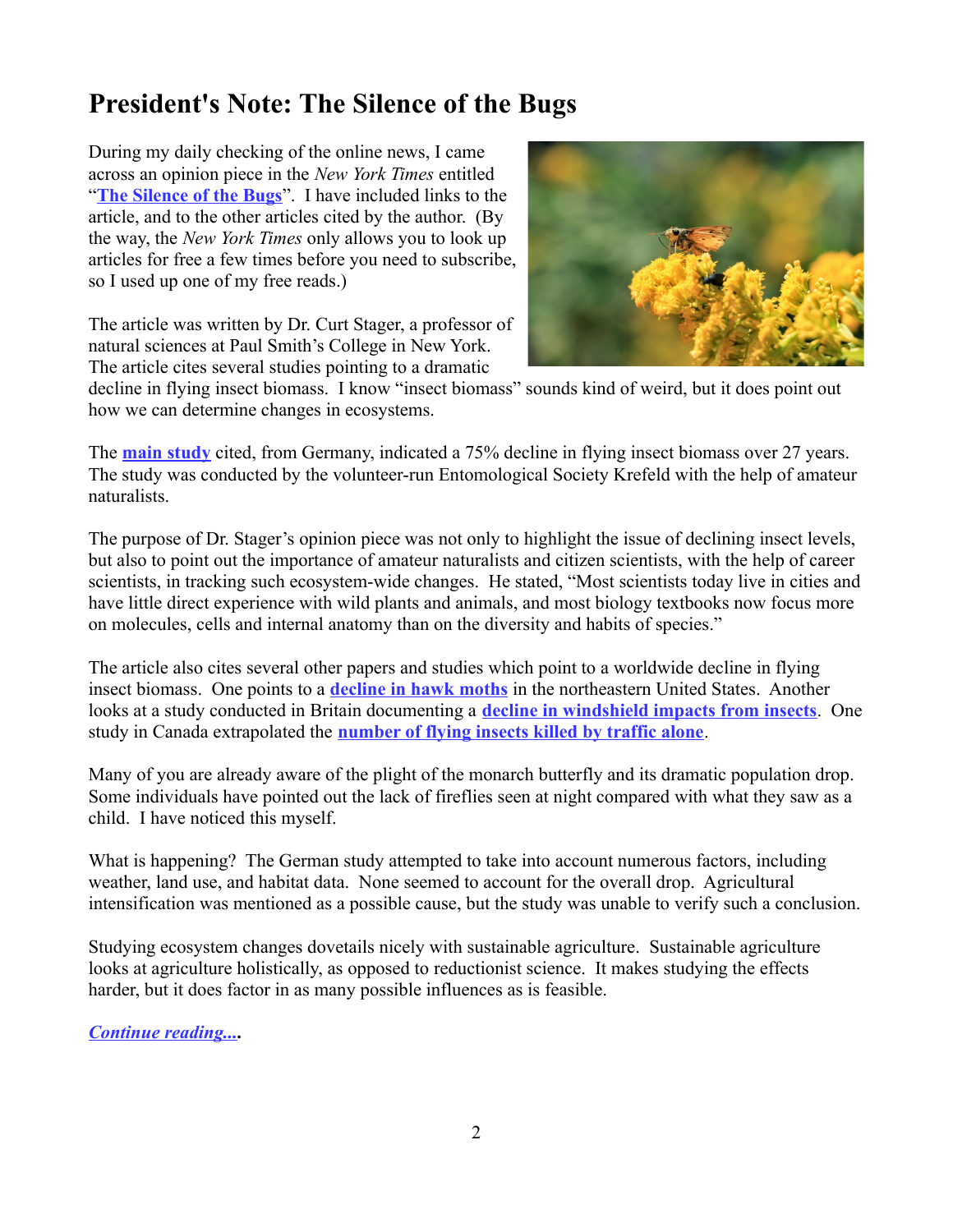## **Beekeeping Workshop June 12**

Jeff Asbury will lead this **[free 90-minute evening](http://kerrcenter.com/event/workshop-beekeeping/) [workshop on beekeeping](http://kerrcenter.com/event/workshop-beekeeping/)**, sharing the knowledge gained in his half-century of experience with commercial apiculture.

Mr. Asbury, who resides in Le Flore, ran 4,000 hives in California for a number of years before working in the queen industry for a couple of years. After moving to Oklahoma about 11 years ago, he ran 700 hives, working them from here to North Dakota. He has worked with several bee clubs, has extensive knowledge of pollination, and has worked with U.C. Davis entomologist Eric Mussen.



The workshop is **free and open to the public**, but **[advance registration](http://kerrcenter.com/event/workshop-beekeeping/) (by 5:00 P.M. on June 11)** is required to reserve one of the limited spaces available. To register, contact Lena Moore by **[email](mailto:mailbox@kerrcenter.com)** or phone (918-647-9123).

### **Last Chance to Register for Grazing Workshop**

**TODAY IS THE LAST DAY** to **[register](http://kerrcenter.com/event/grazing-workshop/)** for the **free grazing workshop on June 9**.

The **instructors** for this workshop are the same people who **run the Kerr Center's livestock program day in, day out**. Together, they bring close to a **century of experience** both **managing livestock and teaching others** to do the same.

The **classroom** for Kerr Center workshops **extends right out onto the ranch, offering participants the chance to get their own eyes and hands on** the actual systems the program has developed and refined over years of practice.



**Don't miss out** - **[register today](http://kerrcenter.com/event/grazing-workshop/)**!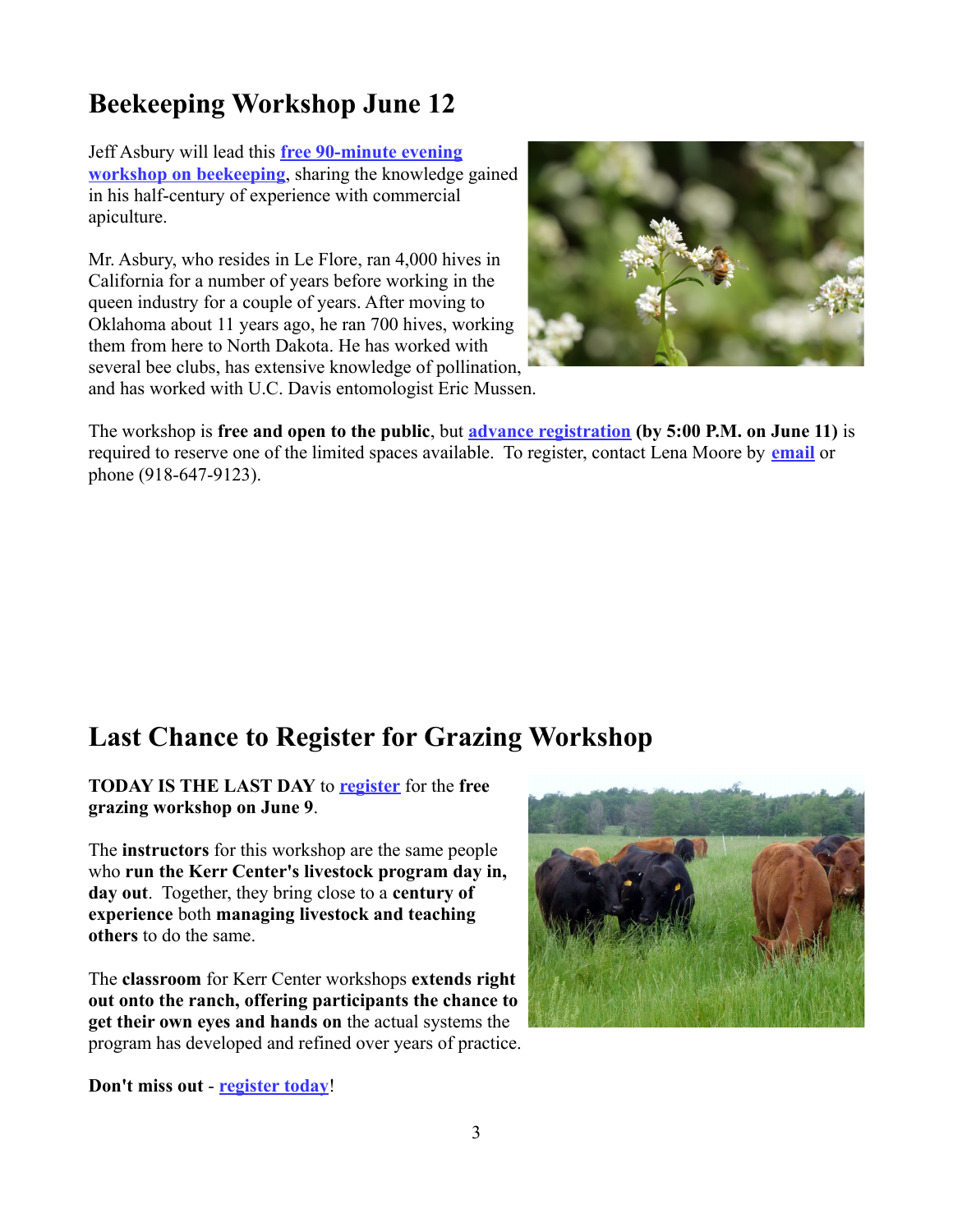# **Organic Farming Philosophy**

Navigating the USDA organic standards can be tricky. When you consider the number of similar standards with labels on grocerystore shelves, the task becomes even more daunting.

The Kerr Center's online library offers **[resources to help make](http://kerrcenter.com/tag/organic-certification-2/) [sense of the standards](http://kerrcenter.com/tag/organic-certification-2/)**, whether you're growing food or buying it.

To get a better understanding of why the standards are the way they are, though, it helps to **step back from the fine details** of a particular production standard and **take in the big picture**. Where are the **roots of organic farming**, and what are the **ideas behind it**? We also offer **[a publication](http://kerrcenter.com/publication/brief-overview-history-philosophy-organic-agriculture/)** that does exactly that.

The history of organic farming goes much farther back than the USDA organic standard. It stems from a number of sources, and has



followed more than one path down through the years. *[A Brief Overview of the History and](http://kerrcenter.com/publication/brief-overview-history-philosophy-organic-agriculture/)*  **[Philosophy of Organic Agriculture](http://kerrcenter.com/publication/brief-overview-history-philosophy-organic-agriculture/)** traces those threads from their earliest beginnings down through the present day. It offers a wealth of insight that you just can't get by reading the standards themselves, and may spark fresh ideas about your own choices of how to grow and choose your food.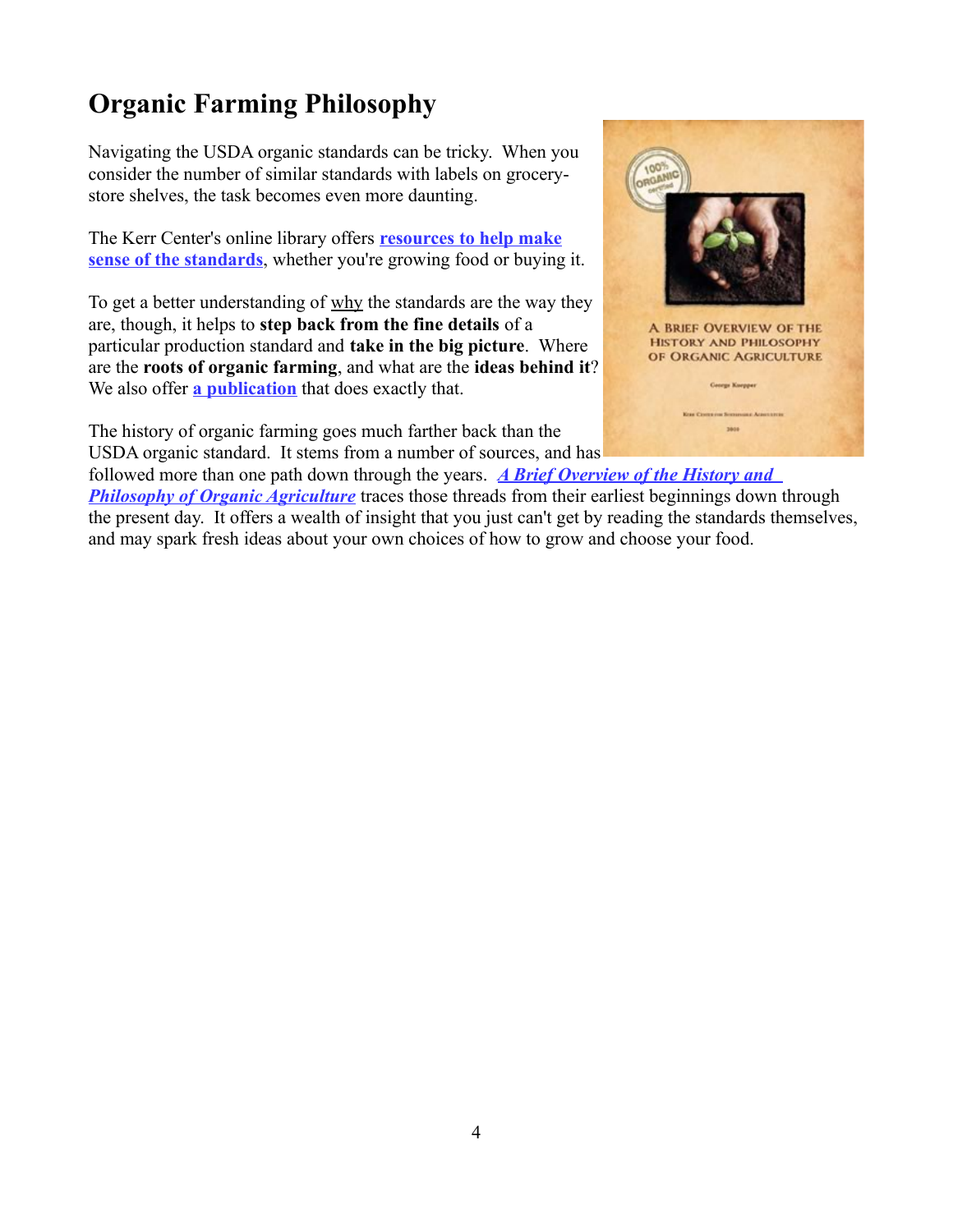## **Late Spring Events: Produce Safety, Weed Management, Elderberries, Minority Landowners, Pecans**

In addition to the **Kerr Center's [grazing](http://kerrcenter.com/event/grazing-workshop/)** and **[beekeeping](http://kerrcenter.com/event/workshop-beekeeping/) workshops**, the front end of June is stacked with other happenings: **produce safety training** (Pawnee, June 8), a **weed management webinar** (June 13), an in-depth **elderberry workshop** (Jefferson City, MO, June 14-16), a **minority farmers/landowners conference** (El Paso, TX, June 14-16), and the **Oklahoma Pecan Growers Association annual meeting** (Quapaw, June 14- 16).

The Kerr Center's online **[events calendar](http://kerrcenter.com/education-training/news-and-events/events/)** provides full details on these and many other upcoming sustainable agriculture events around the state and



region. It also serves as a reminder for the dates of **monthly Kerr Center [tours](http://kerrcenter.com/about/visit-tour-the-kerr-center/)**, which run all year round, every second Tuesday by appointment.

Don't forget that you can also use our online calendar to **keep yourself and your friends up to date** on these and other upcoming events, including our tours:

- **Subscribe to our feed** and receive **updates to your personal calendar** (Outlook, Google+, etc.) as they are made.

- **Share events on the calendar** via a number of **different social media sites**, including Facebook, Twitter, and Pinterest.